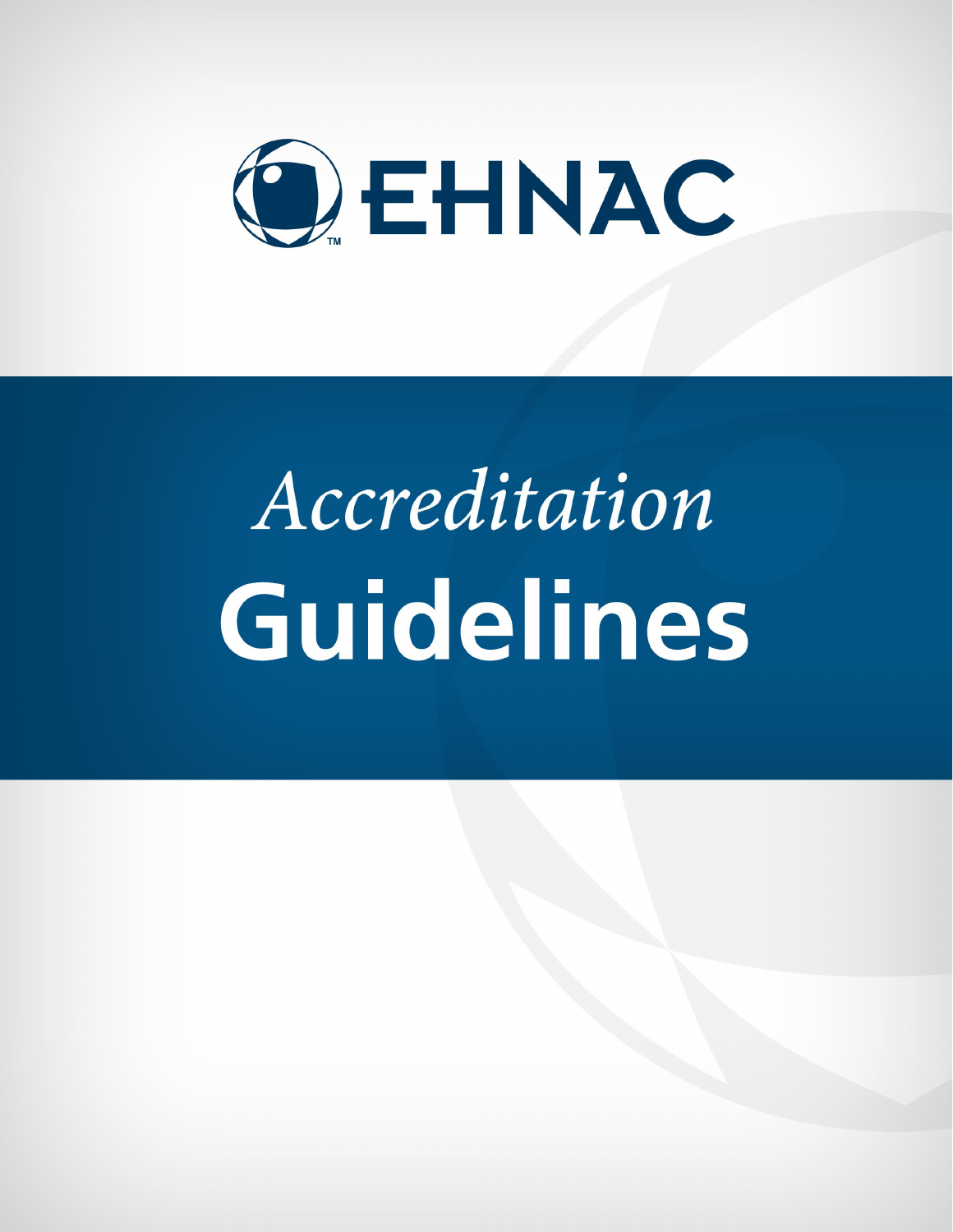# **Table of Contents**

| <b>The Accreditation Process</b>                                                 | $\mathbf{3}$ |
|----------------------------------------------------------------------------------|--------------|
| <b>The Midterm Accreditation Process</b>                                         |              |
| The Certification Process for TDRAAP-Basic                                       | 5            |
| <b>Sample Accreditation Timeline</b>                                             | 6            |
| <b>Accreditation Fees</b>                                                        | 7            |
| <b>Accredited Organizations Adding New Programs between Accreditation Cycles</b> | 9            |
| <b>Site Visit Fees</b>                                                           | 10           |
| <b>Submission Requirements</b>                                                   | 11           |
| <b>Late &amp; Incomplete Submissions</b>                                         | 12           |
| <b>Late Submission Policies</b>                                                  | 14           |
| <b>Site Visits</b>                                                               | 17           |
| <b>Appeal Policy</b>                                                             | 19           |

We, at EHNAC, believe that through successful completion of the accreditation process, organizations can more efficiently implement best practices, improve performance and comply with industry legislative mandates and standards.

These guidelines are intended to answer any questions you have on becoming accredited, including accreditation types, the denials and appeals process, modifications, and late penalties.

If you would like additional information on the topics discussed below, please visit **EHNAC**, and/or send any questions or comments to [info@ehnac.org](mailto:info@ehnac.org) or call 860-408-1620.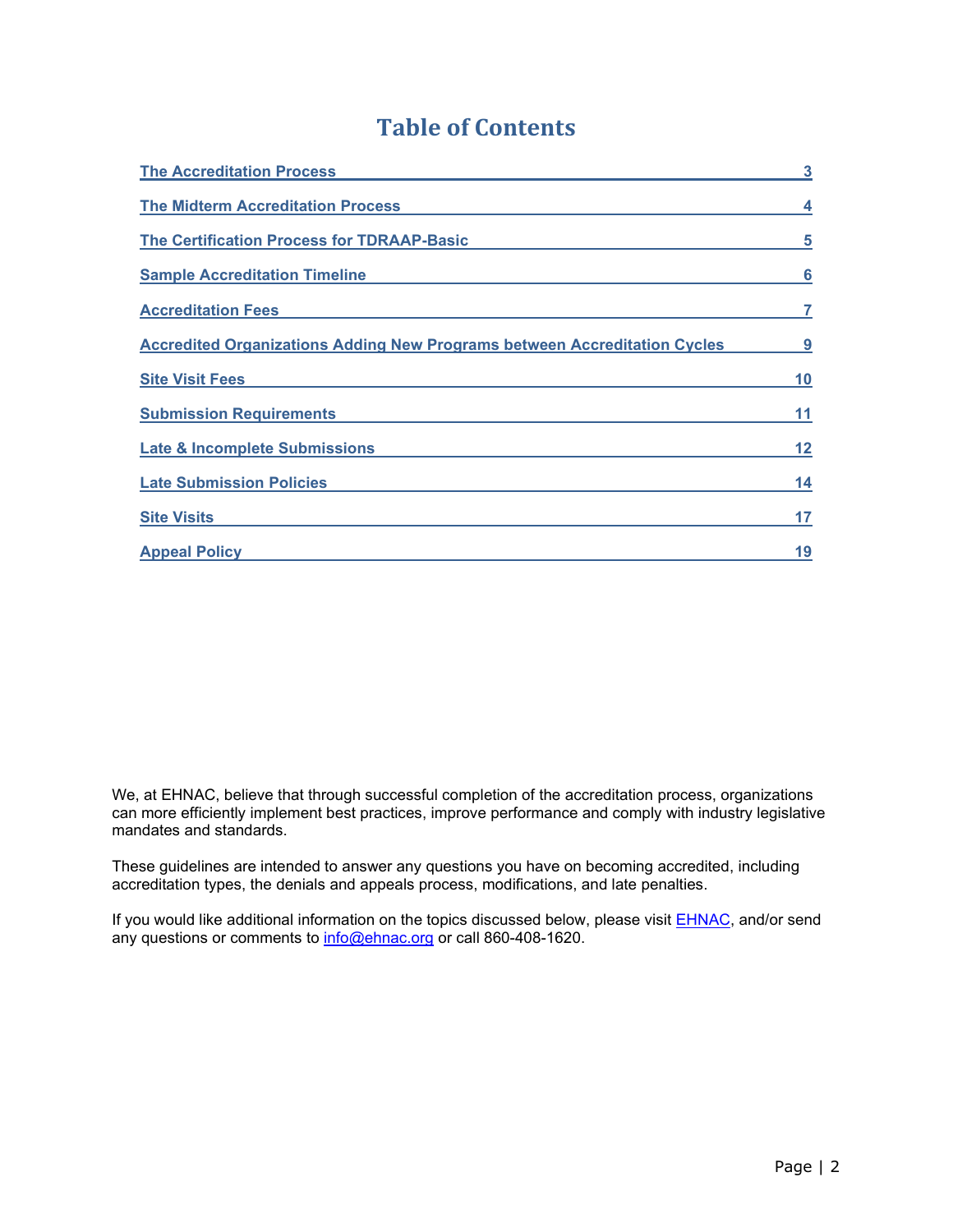## <span id="page-2-0"></span>**The Accreditation Process**

Both first time applicants and re-accreditation candidates follow the same process for achieving accreditation. The EHNAC accreditation cycle is for 2 years. The previous accreditation ceases to exist when a new accreditation is achieved. Once an accreditation ballot takes place the organization begins a new accreditation cycle based on the criteria that were reviewed during that accreditation period.

#### **Application Process**

Organizations interested in knowing if they qualify for EHNAC accreditation must complete the application on the EHNAC website.

An [Applicant Agreement](https://www.ehnac.org/wp-content/uploads/2013/06/EHNAC-Applicant-Agreement-011819.pdf) document and a [Sentinel Events](https://www.ehnac.org/wp-content/uploads/2013/07/EHNAC-Sentinel-Event-Document-060822.pdf) document must both be signed by the applicant and submitted in PDF format via the "Log an Application" portal or email.

A financial statement to verify your organization's revenue must also be submitted. Examples of a suitable financial statement include a signed attestation from your accountant or CFO, a tax return or an Annual Report. Organizations that declare they are at the highest revenue level, or are State, Federal or Non-profit do not need to submit this document for validation. Organizations pursuing OSAP accreditation, TDRAAP-Basic or EPCS certification are not required to submit a financial statement.

#### **Summary of the Accreditation Process**

- 1. Application Process:
	- a. Complete the electronic [Application](http://www.ehnac.org/pre-application-form/) on the EHNAC website.
	- b. A clarification letter is emailed to gather any required information.
	- c. A detailed letter is emailed to the organization with the complete instructions on the application process.
	- d. Email, fax to (860) 760-6630 or Log into the "Log an Application" portal and upload the signed Applicant Agreement, Sentinel Events document, and revenue verification in PDF format.
	- e. Make payment of applicable application fees electronically or via check [Annual Fee, Multiple Program & Site Visit Fee(s)] to EHNAC.
- 2. Upon completion of the Application Process and approval, the EHNAC Self-Assessment zip file will be made available to the organization, the Reviewer will be assigned, and they will be added to the EHNAC website **Accreditation Status** page as a Candidate.
- 3. Submit complete Self-Assessment via EHNAC Self-assessment portal **4 months prior to the expiration date**. New applicants can submit the Self-assessment as soon as it is completed before the due date.
- 4. If the Self-Assessment contains sufficient satisfactory information and documentation a site visit(s) will be scheduled to verify the information contained in the Self-Assessment. If the assigned Reviewer has questions or determines that the submission is incomplete, they may request that the Self-Assessment be resubmitted before a date is set for site visit(s).
- 5. Site visits are completed, and the Reviewer completes the Accreditation Report.
- 6. Make payment of the Site Visit Expenses fee to EHNAC.
- 7. Applicant organization approves Accreditation Report.
- 8. The Commission reviews and votes on the Accreditation Report.
- 9. The organization will be informed whether the accreditation/certification has been approved or denied.
- 10. Upon approval of accreditation/certification and payment of all fees, the organization's status is changed to Accredited on the EHNAC website [Accreditation Status](http://www.ehnac.org/accredited-organizations/) page.

#### **Re-Accreditation:**

Occurs every two years from the date the candidate is accredited and is the same process which is followed for Accreditation (see Accreditation Process above). This includes submitting an application and satisfactorily completing the application process and is based upon information disclosed in which the pricing and/or number of physical site reviews may be revised accordingly. **It is important to remember that the Re-accreditation Process always begins 1 year prior to the expiration date.**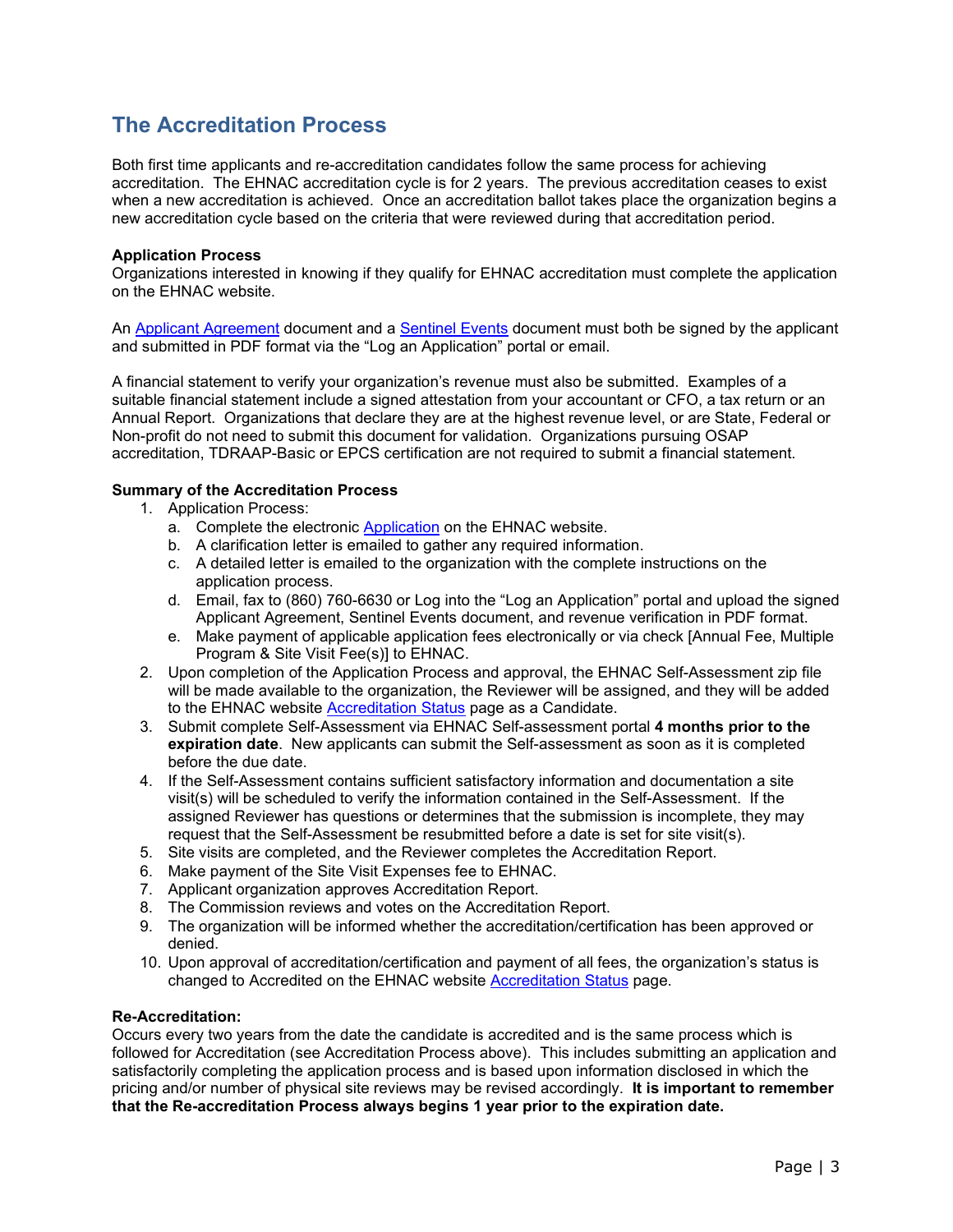## <span id="page-3-0"></span>**The Midterm Accreditation Process**

EHNAC offers an Accreditation with Midterm review beginning January 1, 2022. While EHNAC's standard reviews ("Full Accreditations") are biennial (2-year), the optional Midterm reviews occur in intervening years.

When Midterm reviews are conducted, their expiration date will always be the same as the Full Accreditation expiration date.

#### **Midterm Application Process**

- 1. Application Process:
	- a. Organization informs EHNAC of intent to have a Midterm review. This request must be made at least 6 months prior to the Accreditation One Year Anniversary date.
	- b. Organization makes payment of Midterm Accreditation Fee electronically or via check to EHNAC five (5) months prior to the Accreditation Anniversary date.
- 2. EHNAC makes available to the organization the Self-Assessment zip file and assigns the EHNAC Reviewer within two (2) weeks after payment of the Midterm Accreditation fee.
- 3. Organization submits completed Self-Assessment via EHNAC Self-assessment portal **2 months prior to the Full Accreditation Anniversary date**.
- 4. If the Self-Assessment contains sufficient satisfactory information and documentation, a virtual review will be scheduled to verify the information contained in the Self-Assessment. If the assigned Reviewer determines that the submission is incomplete, they may request that the Self-Assessment be resubmitted before a date is set for the review.
- 5. EHNAC Reviewer completes the assessment and provides the Midterm Accreditation Report.
- 6. EHNAC will inform the organization of whether the Midterm accreditation/certification has been approved or denied.
- 7. Upon approval of the Midterm accreditation/certification, the organization's status will indicate Midterm Accredited on the EHNAC website [Accreditation Status](http://www.ehnac.org/accredited-organizations/) page.

**IMPORTANT: If a satisfactory self-assessment is not received within one month following the organization's expiration date, a Midterm review will no longer be available for that accreditation cycle.**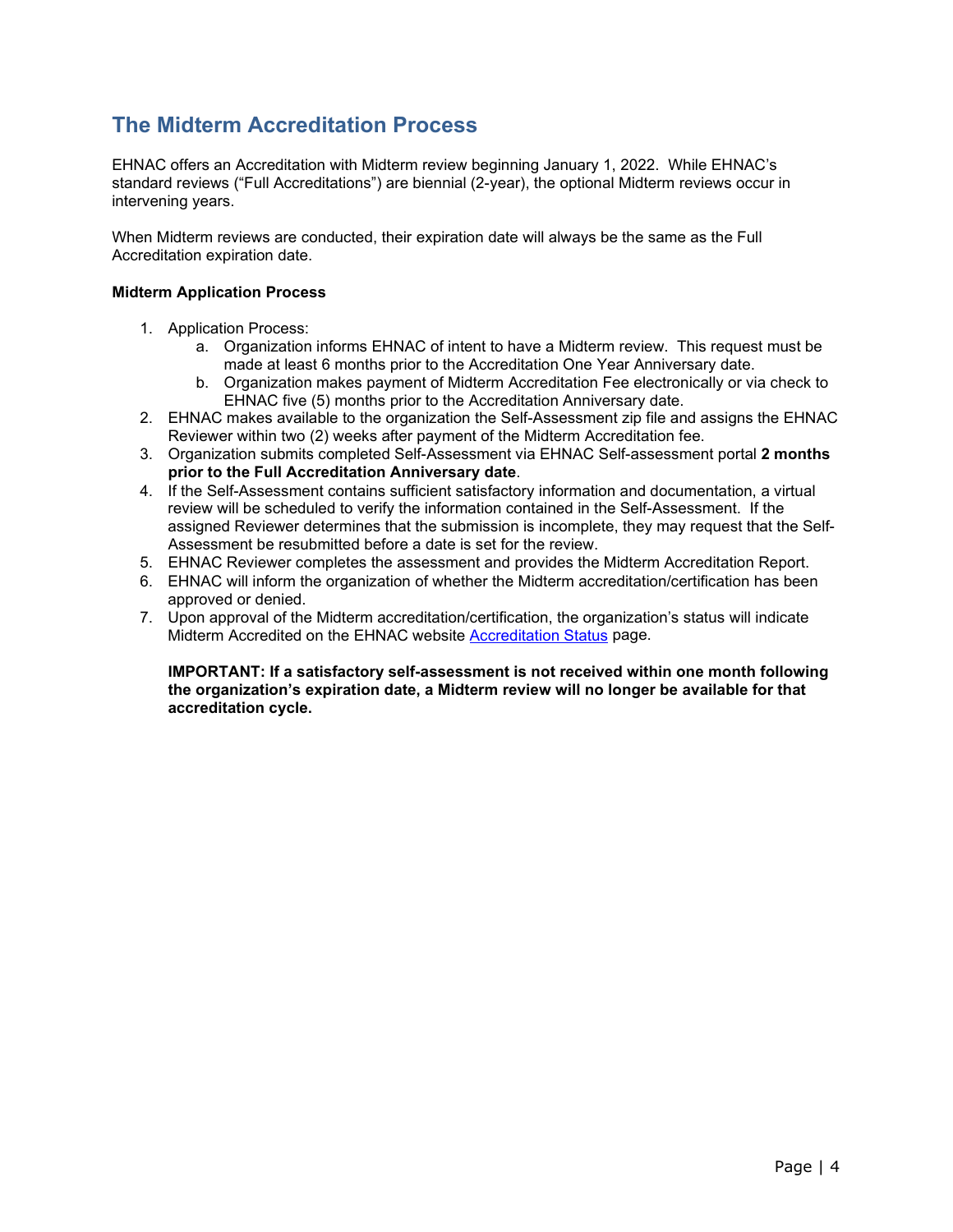## <span id="page-4-0"></span>**The Certification Process for TDRAAP-Basic**

Both first time applicants and re-certification candidates will follow the same process for achieving certification. The EHNAC certification cycle is for 1 year. The previous certification ceases to exist when the new certification takes place and is based on the criteria that was reviewed during that certification period.

#### **Application Process**

Organizations interested in knowing if they qualify for EHNAC certification must complete the application on the EHNAC website.

An [Applicant Agreement](https://www.ehnac.org/wp-content/uploads/2013/06/EHNAC-Applicant-Agreement-011819.pdf) document and a [Sentinel Events](https://www.ehnac.org/wp-content/uploads/2013/07/EHNAC-Sentinel-Event-Document-060822.pdf) document must both be signed by the applicant and submitted in PDF format via the "Log an Application" portal or email.

#### **Summary of the Certification Process**

- 1. Application Process:
	- a. Complete the electronic [Application](http://www.ehnac.org/pre-application-form/) on the EHNAC website.
	- b. A clarification letter is emailed to gather any required information.
	- c. A detailed letter is emailed to the organization with the complete instructions on the application process.
	- d. Email, fax to (860) 760-6630 or Log into the "Log an Application" portal and upload the signed Applicant Agreement, and Sentinel Events document in PDF format.
	- e. Make payment of applicable application fees electronically or via check to EHNAC.
- 2. Upon completion of the Application Process and approval, the EHNAC Self-Attestation zip file will be made available to the organization, and they will be added to the EHNAC website [Accreditation Status](http://www.ehnac.org/accredited-organizations/) page as a Candidate.
- 3. Applicant must submit the completed Self Attestation via the EHNAC portal no later than 10 business days before the expiration date.
- 4. Organizations seeking EHNAC TDRAAP-Basic Program certification will be awarded such status based on their ability to meet objectives defined in the Criteria as pass/fail with a maximum of 3 attempts. This must take place 10 business days before the expiration date.
- 5. The organization will be informed within 30 days or by the expiration date, whichever comes first, whether the certification has been approved or denied.
- 6. Upon approval of certification the organization's status is changed to Certified on the EHNAC website [Accreditation Status](http://www.ehnac.org/accredited-organizations/) page.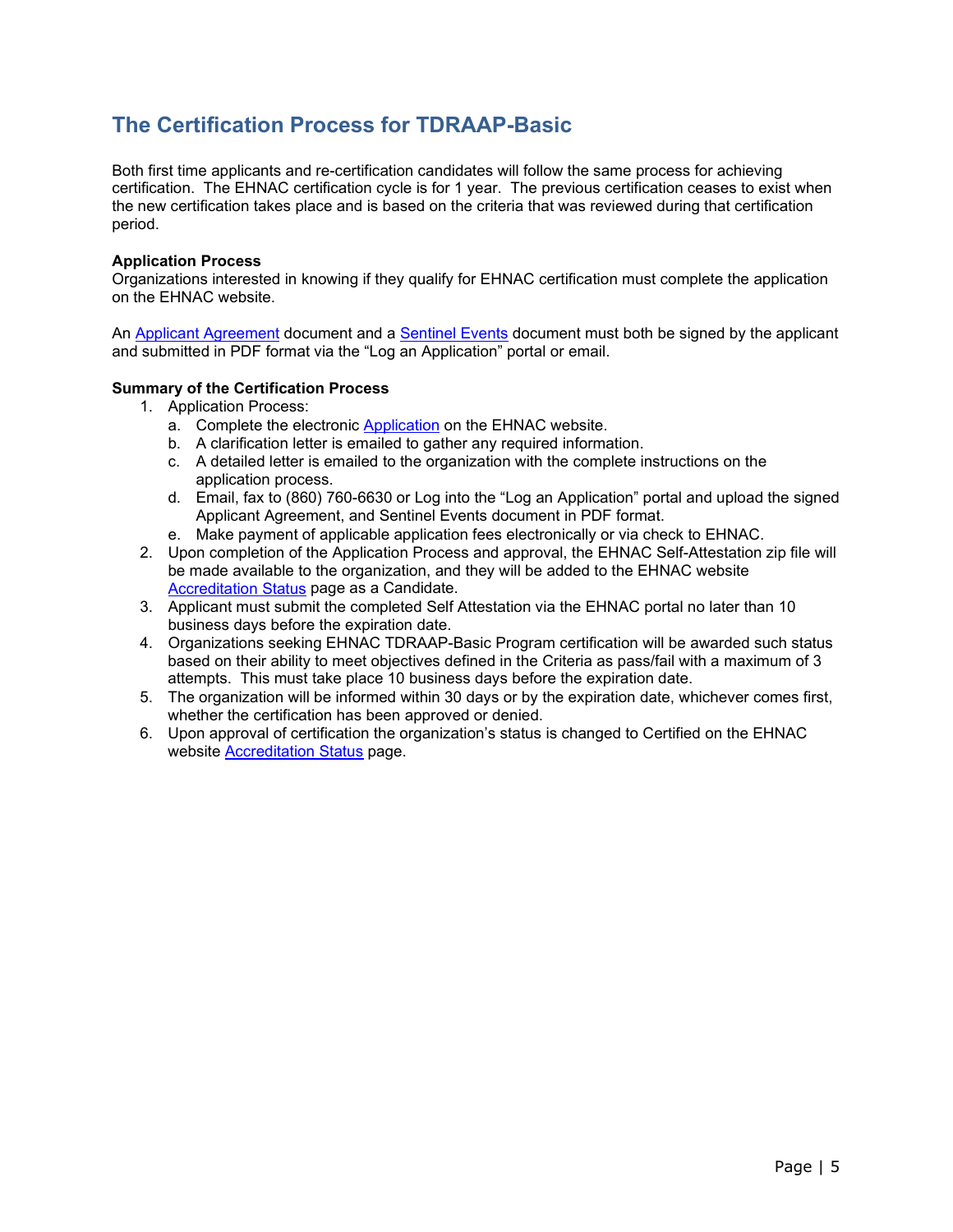## <span id="page-5-0"></span>**Sample Accreditation Timeline**

### **First Time Applicant**



Self-assessment. In any case, the

Self-assessment is due 8 months from the

Annual Fee due date.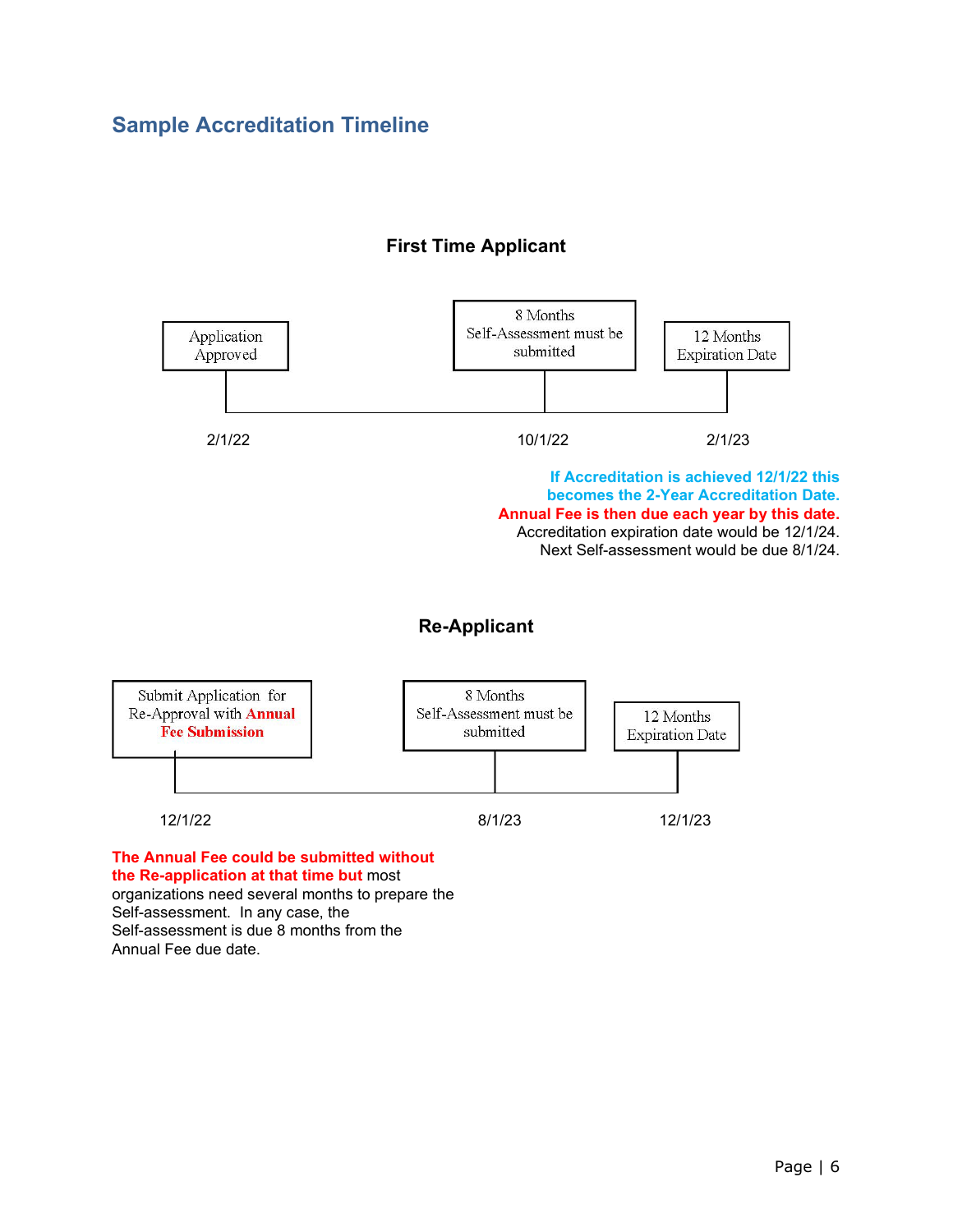## <span id="page-6-0"></span>**Accreditation Fees**

#### **How to determine an Organization's Fee Category**

*Accredited Organization's fees are based on revenue.*

EHNAC Accreditation fees are based on an organization's annual revenue.

Each year, Accredited Organizations must submit an Annual Revenue Financial Verification to EHNAC. For new organizations, this is submitted as part of the application process.

#### **How to Determine an Organization's Size**

Organization annual revenue is defined as any and all revenue collected annually for services performed, whether electronically or manually, that supports the program being applied for. This includes all services related to electronic transactions, patient statements, customer service, infrastructure, technical performance, business practices, privacy and security and resources.

The revenue from banking/financial organizations is based upon the size of their treasury management operations which is responsible for the healthcare services business line. Healthcare trading partners include such entities as providers (such as physicians and hospitals), labs and ancillary professionals, health plans, medical supplies/distributors and pharmaceuticals.

NOTE: Six months of operating revenue must be provided to be considered for accreditation.

|   | <b>Size</b>                        | <b>Revenue Amount</b>                 | Annual<br>Fee | <b>Site Visit Fee/</b><br>Site/Day | <b>Multiple</b><br><b>Program Fee</b> | Late<br><b>Penalty</b> |
|---|------------------------------------|---------------------------------------|---------------|------------------------------------|---------------------------------------|------------------------|
|   | <b>Verv Small</b>                  | Under \$3M                            | \$3,250       | $$5.000*$                          | \$1,625                               | \$750                  |
| 2 | Small, EPCS,<br>& OSAP<br>Programs | Greater Than \$3<br>Less Than \$8M    | \$4.250       | $$5.000*$                          | \$2,125                               | \$1,000                |
| 3 | Medium                             | Greater Than \$8<br>Less Than \$20M   | \$8.500       | \$8.000*                           | \$4,250                               | \$1,500                |
| 4 | Med/Large                          | Greater Than \$20<br>Less Than \$50M  | \$13,000      | \$8.000*                           | \$6,500                               | \$1,500                |
| 5 | Large                              | Greater Than \$50M<br>Less Than \$75M | \$20,000      | \$8.000*                           | \$10,000                              | \$2,000                |
| 6 | Very Large                         | Greater Than \$75M                    | \$26,500      | \$8.000*                           | \$13.250                              | \$2.000                |

#### **Fee Schedule**

**Note – Federal, state and non-profit organizations are included in the Small Size above.**

#### **\* If an organization selects the HITRUST version of the criteria and the organization does not currently have HITRUST certification there is an additional Site Visit Day Fee.**

#### **Each site visit is considered one day.**

#### **Annual Fee**

For Accredited organizations, the Annual Fee is due every year prior to the anniversary of the accreditation date. For new organizations, this is paid as part of the application process.

#### **Midterm Accreditation Fee**

EHNAC offers an Accreditation with Midterm review beginning January 1, 2022, for organizations wishing to pursue this. The fee is \$4,000 per program.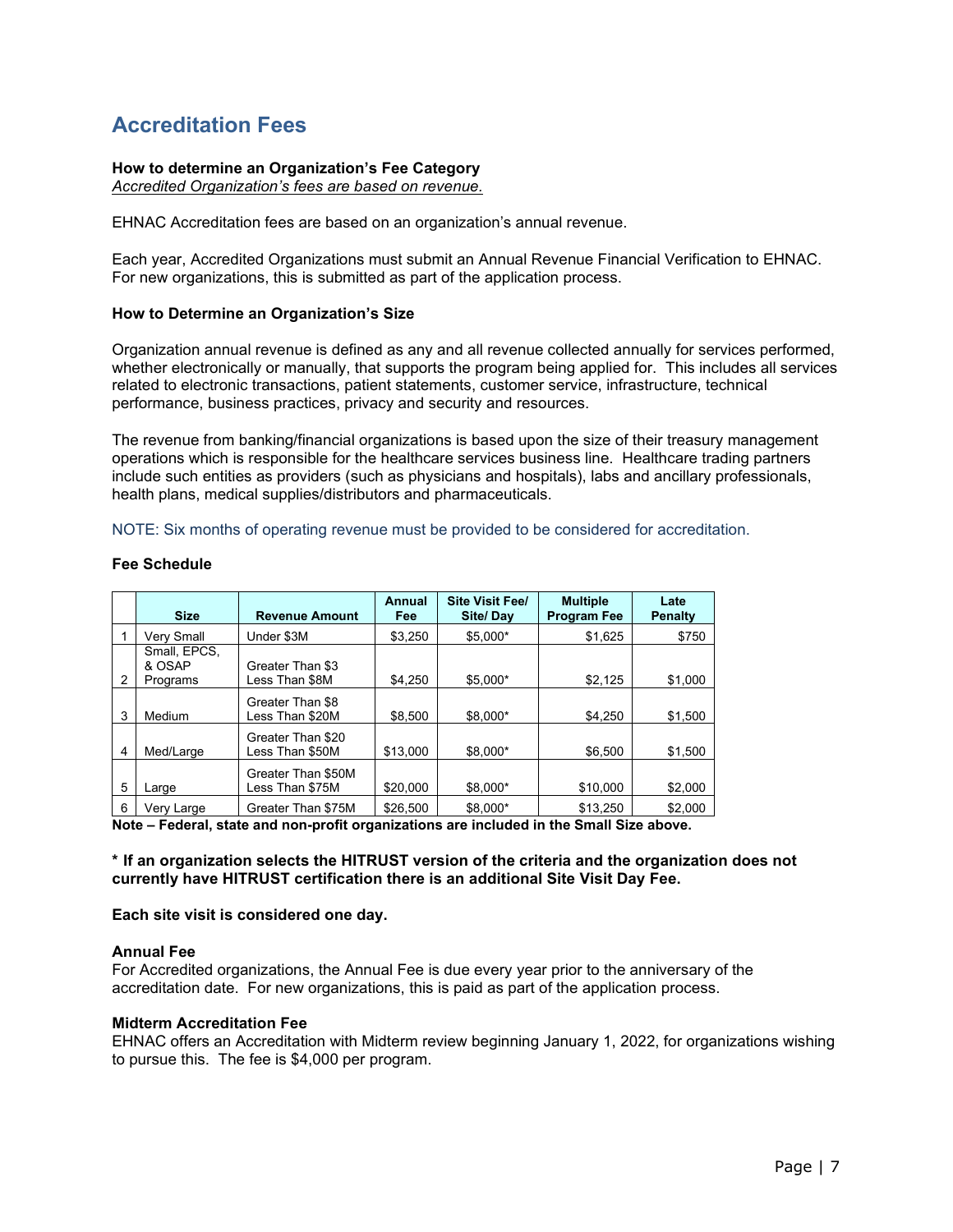#### **Multiple Program Fee**

The Multiple Program Fee occurs when an organization applies for accreditation in more than one program. The Multiple Program Fee applies to all programs applied for and is based on the organization's combined program revenues. This fee is paid like the site visit on the accreditation year.

#### **Outsourced Program**

The Annual Fee is \$4,250 per organization regardless of revenue. The Site Visit Fee is \$5,000 per site regardless of the revenue.

#### **EPCSCP-Pharmacy and EPCSCP-Prescribing Certification Fees**

ECPSCP Annual Fee \$3,250 is paid annually, and the Review Fee \$4,000 is paid every 2 years with the certification. There is no site visit required for ECPSCP. The Annual Fee is \$3,250 per organization regardless of revenue. If an organization wishes to certify both EPCSCP-Pharmacy and EPCSCP-Prescribing as a second Certification program or has multiple versions there is a Multiple Program Fee of \$1,625 every two years and an additional Review Fee of \$4,000.

#### **TDRAAP-Basic Certification Fees**

This \$1,200 fee is paid annually for the 1-year certification.

#### **Re-accreditation Fees**

The fees are the same for each 2-year accreditation. The Annual Fee is paid each year and all other fees are paid every other year on the accreditation year.

#### **Site Visit Fees for Sites Outside the US**

International Site Visit Fees for sites that are outside the US are \$4,000 per day in addition to the standard Site Visit per day Fees (plus travel expenses). See [International Travel Process](https://www.ehnac.org/wp-content/uploads/2018/04/International-Travel-Process.pdf) for additional fee details. See [International Accreditation page](https://www.ehnac.org/international-accreditation/) for definitions and details.

#### **CAQH CORE & DirectTrust.org members Discount**

CORE certified entities and DirectTrust.org members can take advantage of a one-time discount. For CORE this applies to CORE Phase I and/or Phase II certified entities. The partnership program discount is \$400 for organizations with annual revenue below \$75 million, and \$600 for organizations with annual revenue above \$75 million. The entity will indicate that it is CORE certified or a DirectTrust.org member when submitting its Application. View the [CAQH CORE website](https://www.caqh.org/core/caqh-core) for more information about CORE certification.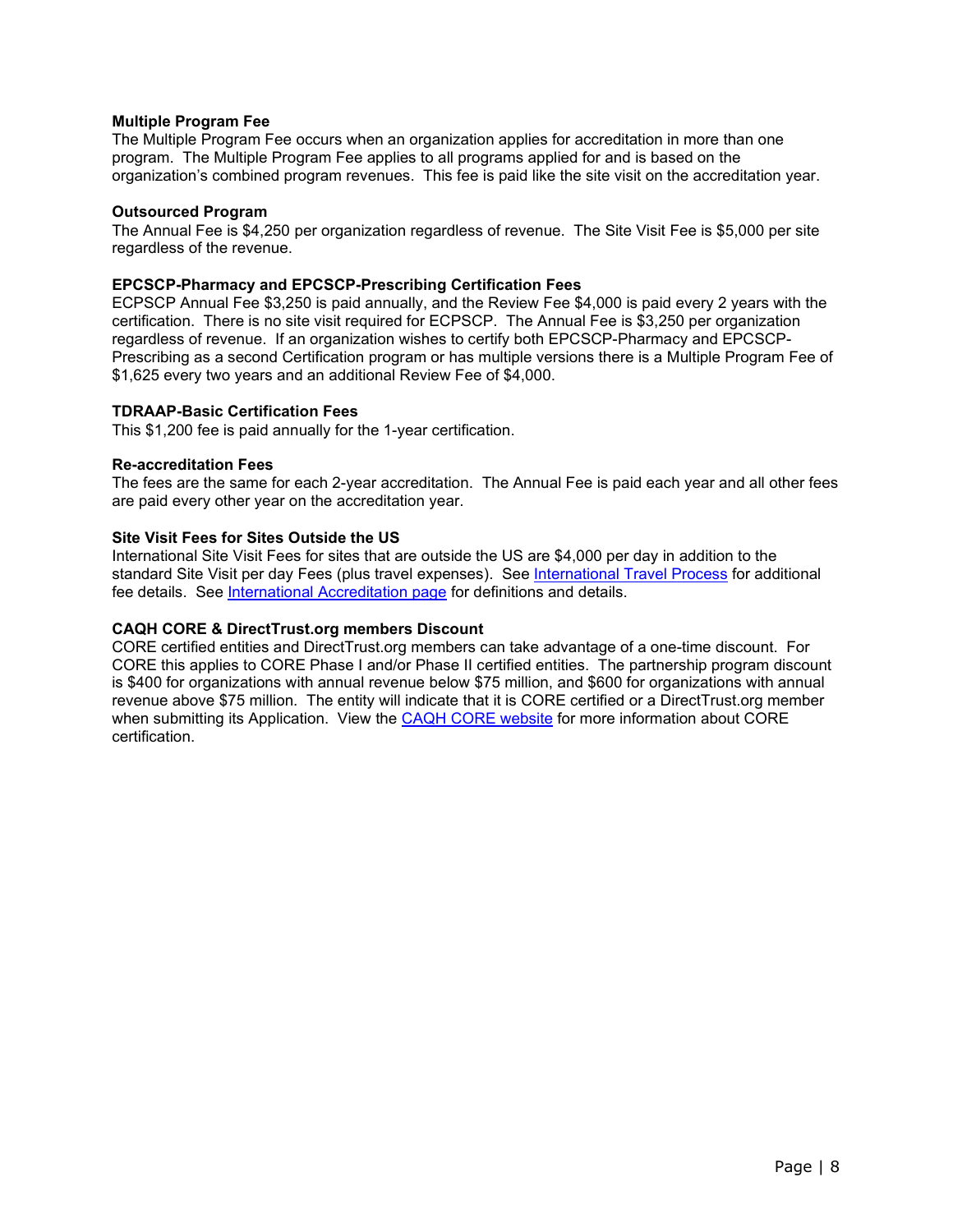## <span id="page-8-0"></span>**Accredited Organizations Adding New Programs between Accreditation Cycles**

If an accredited organization indicates a desire to add an additional program [other than OSAP, EPCS or TDRAAP-Basic] between accreditation cycles, and has the same sites to review, the Multiple Program Fee will apply, and a \$3,000 Desk Review fee is also assessed. If there are additional sites to review, then the applicable Site Visit Fee and associated travel expense costs apply. OSAP cannot be a Multiple Program, so the Annual Fee of \$4,250 will apply.

If the new program is added prior to the 1-year anniversary, then it will be included in the present/current accreditation. If the new program is added post the 1-year anniversary then the candidate is accredited and bypasses the next accreditation cycle, unless there are changes. This does not, however, apply to EPCS where the certification cycle cannot exceed 2 years. It also does not apply to TDRAAP-Basic, as that is a 1-year certification.

Example if the accreditation date is 6/1/20 and the new program is added before 6/1/21 it will be incorporated into the current [2020] accreditation cycle and be included in the next [2022] accreditation. If the new program is added after 6/1/21 only changes will need to be reported during the next [2022] accreditation and it will be incorporated into the following [2024] accreditation cycle.

#### **Summary of the Adding Multiple Program Process**

- 1. Application Process:
	- a. Complete the electronic [Application](http://www.ehnac.org/pre-application-form/) on the EHNAC website.
	- b. Make payment of applicable fees electronically or via check [Multiple Program, Site Visit Fee(s), Desk Review] to EHNAC.
- 2. Upon completion of the Application Process and approval, the EHNAC Self-Assessment zip file will be made available to the organization, the Reviewer will be assigned, and they will be added to the EHNAC website [Accreditation Status](http://www.ehnac.org/accredited-organizations/) page as a Candidate.
- 3. Submit complete Self-Assessment via EHNAC Self-assessment portal **4 months prior to the expiration date**. New applicants can submit the Self-assessment as soon as it is completed before the due date.
- 4. If the Self-Assessment contains sufficient satisfactory information, either a Site Visit(s) or a Desk Review will be scheduled to verify the information contained in the Self-Assessment. If the assigned Reviewer has questions or do not feel it is complete, it may request the Self-Assessment be resubmitted before a date is set for the site visit(s).
- 5. If applicable, Site Visits are completed, and the Reviewer completes the Accreditation Report.
- 6. If applicable, make payment of the Site Visit Expenses Fee to EHNAC.
- 7. Applicant organization approves Accreditation Report.
- 8. The Commission reviews and votes on the Accreditation Report.
- 9. The organization will be informed whether the accreditation/certification has been approved or denied.
- 10. Upon approval of accreditation/certification the organization's status is added to the EHNAC website [Accreditation Status](http://www.ehnac.org/accredited-organizations/) page.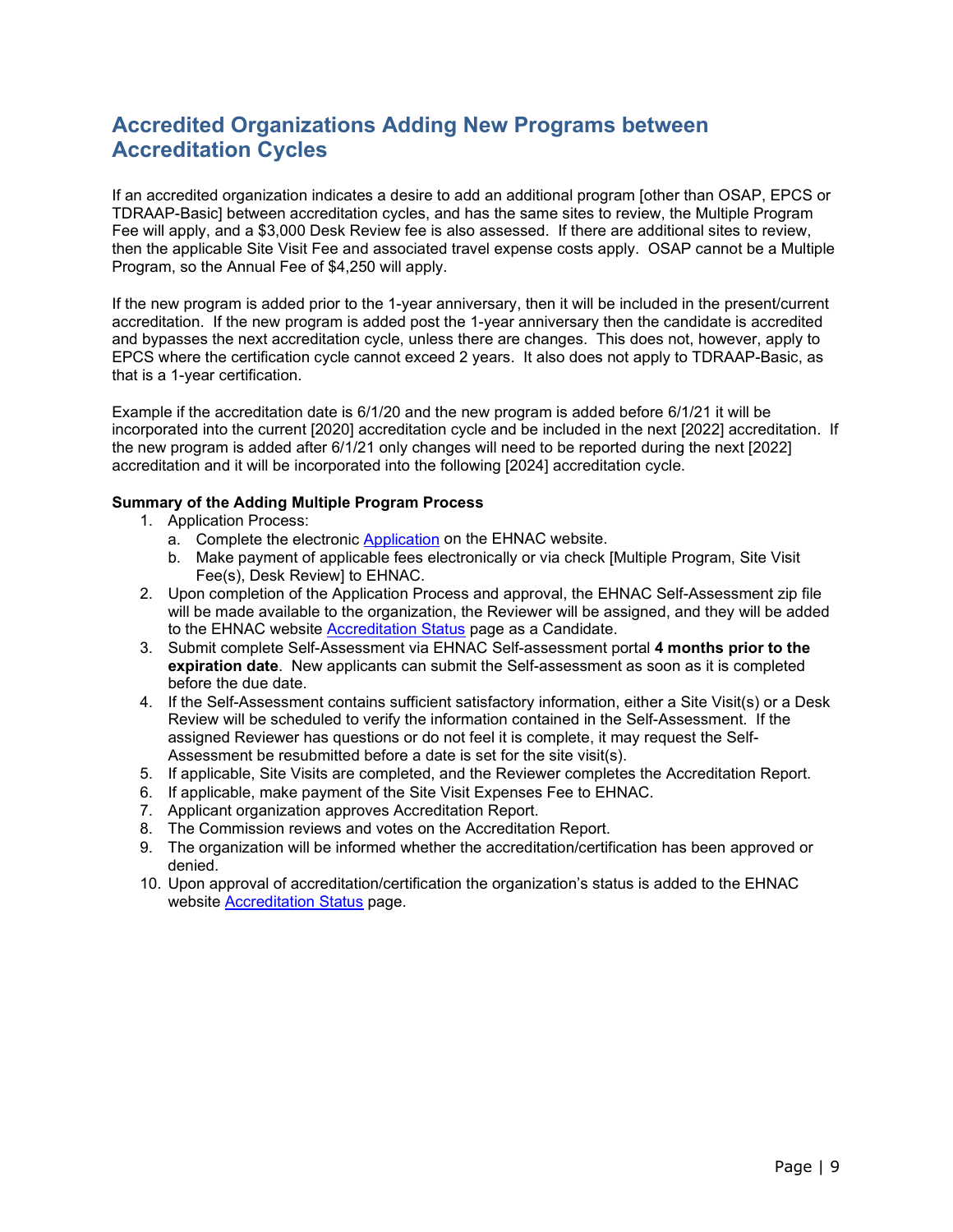## <span id="page-9-0"></span>**Site Visit Fees**

The Site Visit Fee is charged for each site reviewed. The Site Visit Fee is based on a per day fee for all programs.

For financial organizations with multiple lockbox facilities and for OSAP applicants that have sites that perform the same function, and which demonstrate adherence to the same policies and procedures, a site visit rotation will be used to accredit the candidate as shown in the following table. **NOTE: This table provides guidelines only, as the number of sites requiring a visit may be increased based on such factors as newly acquired sites, sites that do not currently comply with standard policies and procedures, or other factors where additional visits are determined to be required.** 

| No. of<br><b>Sites</b> | <b>Site</b><br><b>Visits</b><br><b>Required</b> | No. of<br><b>Sites</b> | <b>Site</b><br><b>Visits</b><br><b>Required</b> | No. of<br><b>Sites</b> | <b>Site</b><br><b>Visits</b><br><b>Required</b> | No. of<br><b>Sites</b> | <b>Site</b><br><b>Visits</b><br><b>Required</b> |
|------------------------|-------------------------------------------------|------------------------|-------------------------------------------------|------------------------|-------------------------------------------------|------------------------|-------------------------------------------------|
|                        |                                                 | 11                     | 4                                               | 21                     | 6                                               | 31                     |                                                 |
| 2                      | $\overline{2}$                                  | 12                     | 4                                               | 22                     | 6                                               | 32                     | 7                                               |
| 3                      | 2                                               | 13                     | 4                                               | 23                     | 6                                               | 33                     | 7                                               |
| 4                      | 2                                               | 14                     | 5                                               | 24                     | 6                                               | 34                     | ⇁                                               |
| 5                      | 3                                               | 15                     | 5                                               | 25                     | 6                                               | 35                     | 8                                               |
| 6                      | 3                                               | 16                     | 5                                               | 26                     | 6                                               | 36                     | 8                                               |
|                        | 3                                               | 17                     | 5                                               | 27                     | 7                                               | 37                     | 8                                               |
| 8                      | 3                                               | 18                     | 5                                               | 28                     | 7                                               | 38                     | 8                                               |
| 9                      | 4                                               | 19                     | 5                                               | 29                     | 7                                               | 39                     | 8                                               |
| 10                     | 4                                               | 20                     | 6                                               | 30                     | 7                                               | 40                     | 8                                               |

Travel expenses are not included and will be invoiced after the site visit(s).

In addition to the Site Visit Fee, when a self-assessment process requires subsequent resubmissions of the documentation to meet the criteria after the site visit is completed, there will be a charge of \$225/hour for the Reviewer time per additional submission of documentation.

#### **Re-accreditation Fees**

The fees are the same for each 2-year accreditation. The Annual Fee is paid each year and all other fees are paid every other year on the accreditation year. The TDRAAP-Basic Annual Fee is paid every year.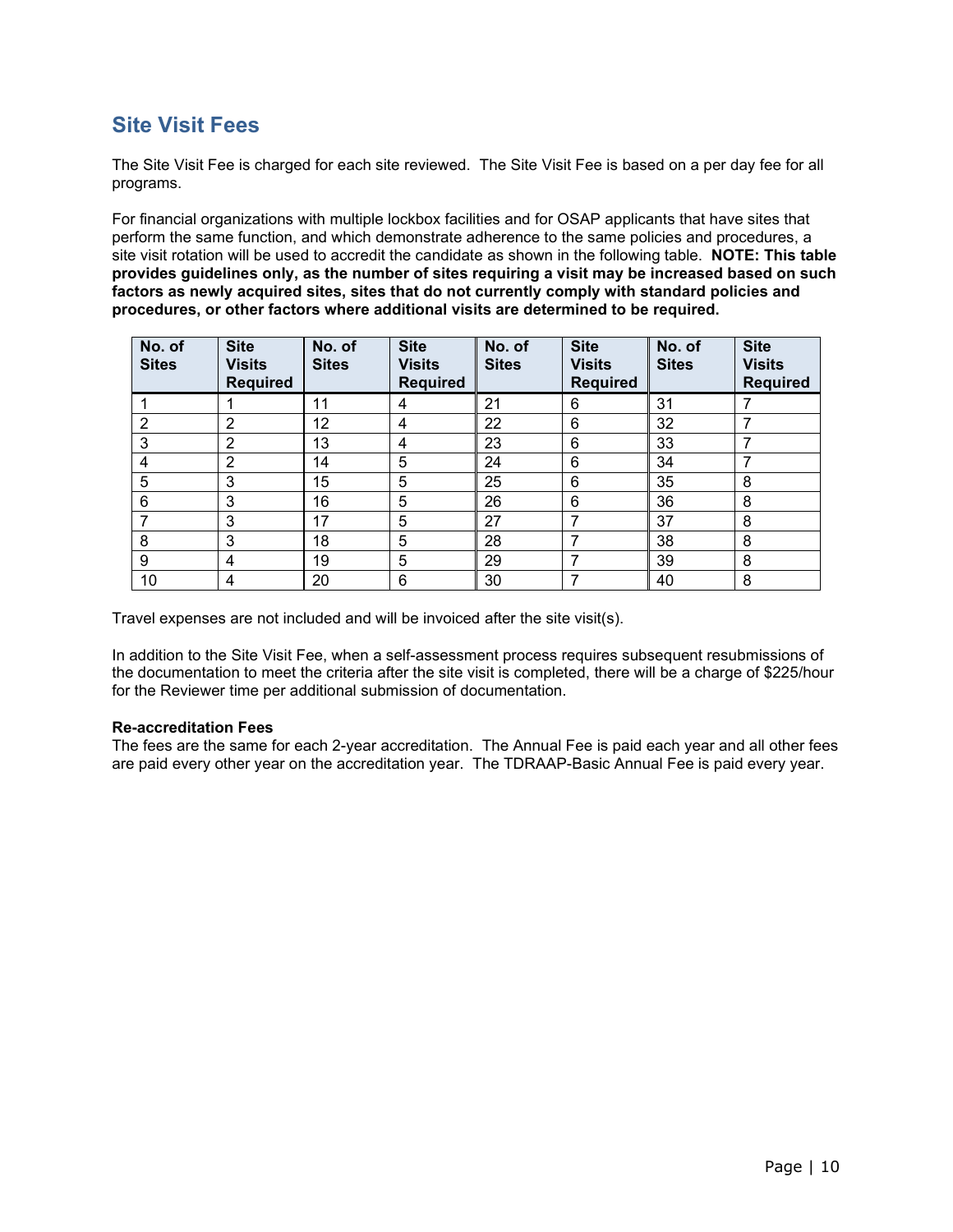## <span id="page-10-0"></span>**Submission Requirements**

Applicant organizations must submit:

- 1. Annual and Site Visit Fees and other applicable fees (Electronically or mailed)
- 2. Signed Applicant Agreement (Uploaded to the EHNAC "Log an Application" portal, emailed or faxed to 860-760-6630)
- 3. Signed Sentinel Events (Uploaded to the EHNAC "Log an Application" portal, emailed or faxed to 860-760-6630)
- 4. Verification statement of organization's revenue related to the program they are applying for (Uploaded to the EHNAC "Log an Application" portal, emailed or faxed to 860-760-6630)

Upon receipt of all the above items, EHNAC will then review the documents to determine if the Applicant is accepted by EHNAC for accreditation processing and further review by the Commission.

#### **Application acceptance**

An organization must be established and be able to submit 6 months of operating income and production data related to the criteria in order to become accredited. An organization can apply and obtain Candidate Status however must have 6 months of operating income and production data related to the criteria before the Self-assessment can be submitted. The Self-assessment is submitted within 8 months of the application approval process, so this does allow the timeframe to have the data.

#### **TDRAAP-Basic:**

When the applicant completes the application process, the applicant is assigned Candidate Status. If the application is not approved; the application fees are returned (less a processing charge of \$200). If the candidate withdraws from or does not complete the application process for the TDRAAP-Basic certification program within three (3) months after receipt of payment, no funds paid as part of the application process will be refunded to the candidate. *NOTE: The candidate must formally notify EHNAC within three (3) months of the payment receipt date to receive a refund (less the \$200 processing charge).* For re-certification, no fees paid by the organization will be refunded after three (3) months from receipt of payment by EHNAC.

If the TDRAAP-Basic certification expires, any unused non-refundable TDRAAP-Basic Annual Fees may be applied toward a subsequent TDRAAP-Basic certification for up to six (6) months from the expiration date. The Application Process must be completed by the last day of the six (6) month period for the payment to be applied to the new certification. Note: An organization must formally notify EHNAC of their intent to re-apply and use the remaining funds toward a new TDRAAP-Basic certification within four (4) months after the expiration date.

#### **EHNAC Full Accreditation/Certification Programs:**

When the applicant completes the application process, the applicant is awarded Candidate Status. If the application is not approved, the application fees are returned (less a processing charge of \$500). If the candidate withdraws from or does not complete the application process for the accreditation program within three (3) months after receipt of payment, no funds paid as part of the application process will be refunded to the candidate. *NOTE: The candidate must formally notify EHNAC prior to three (3) months from the acceptance date to receive a refund (less the \$500 processing charge).* For Re-accreditation, no fees paid by the organization will be refunded after three (3) months from receipt of payment by EHNAC.

EHNAC Self-Assessment zip file is made available to candidate. This contains all of the instructions and documentation needed to complete the Accreditation Report. *(If this is a re-accreditation submission, assure that any previous recommendations made in the accreditation report are addressed as well.)*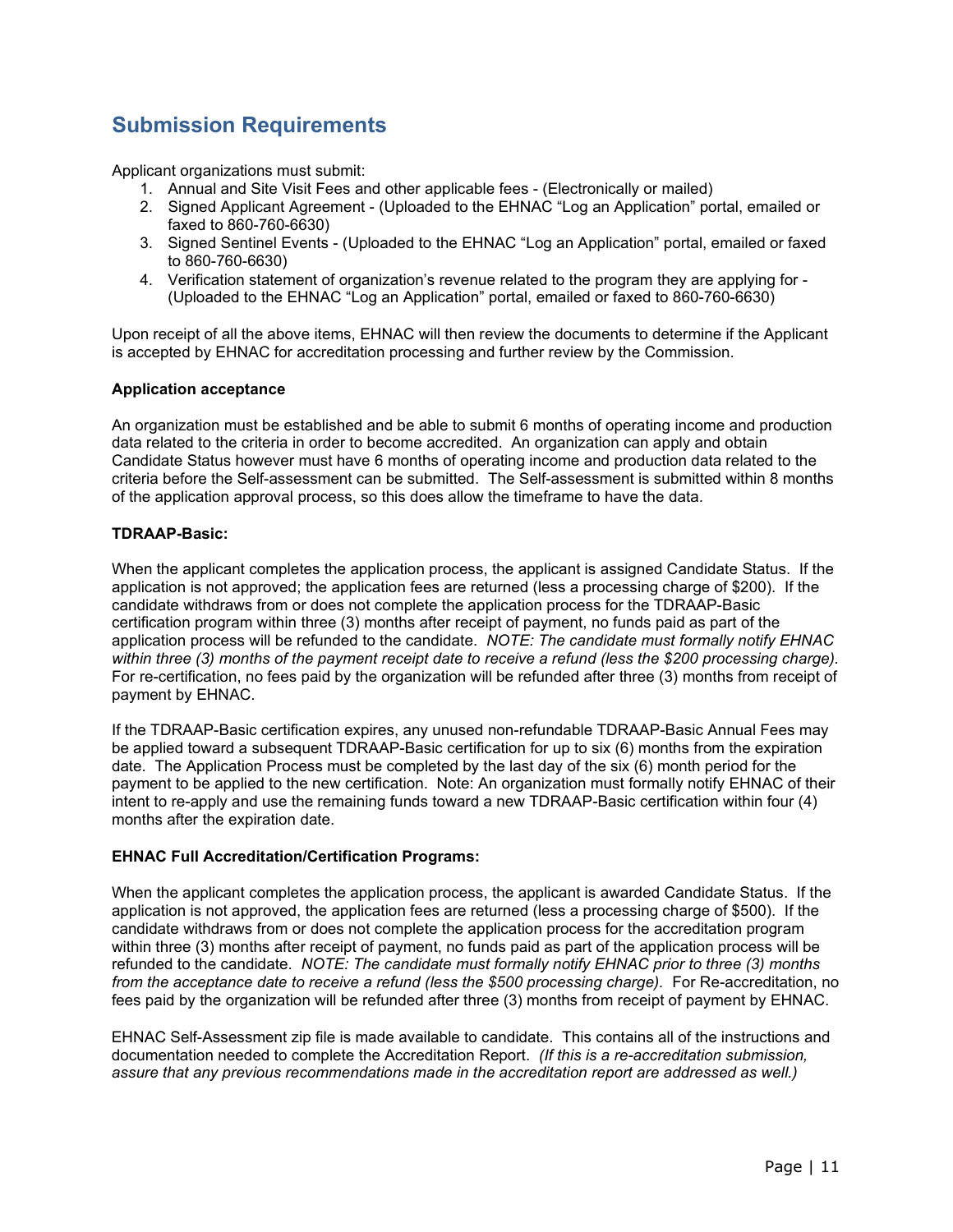EHNAC will review the Accreditation Report to determine if it has been satisfactorily completed and is supported by the required evidentiary documentation. If this is a re-accreditation submission, assure that any previous recommendations are also addressed along with any evidentiary documentation as well. Once EHNAC has accepted the candidate's Accreditation Report, EHNAC will contact the candidate to schedule a date for an EHNAC site review to verify compliance with the information reported. If the Reviewer has questions concerning the Accreditation Report, they may return it to the applicant for further information, documentation and clarification before a date is scheduled for the site review.

An invoice will be sent for the travel expenses after the EHNAC site review is completed. Accreditation will not be granted until this fee is paid. All outstanding fees must be paid prior to Accreditation being awarded.

Following the EHNAC site review, the Reviewer will complete a report and make recommendations to the Commission. A copy of the report is sent by the Reviewer to the candidate for verification of the factual data. Once approval is received from the candidate, the Accreditation Report is submitted to the Commissioners who will make a determination by electronic balloting to:

- Award Full Accreditation or Certification
- Award Provisional Accreditation; or
- Deny Accreditation.

## <span id="page-11-0"></span>**Late & Incomplete Submissions**

The complete Accreditation Report must be submitted 4 months prior to expiration**.** A complete report is in the specified structure and provides sufficient evidentiary documentation. This allows time for review, revisions, a site visit(s) and appeals. This also prevents a gap in the accreditation or re-accreditation process. Re-accreditation Self-Assessments CANNOT be submitted prior to 4 months of the expiration date.

A Late Fee penalty is issued for each month the Self-Assessment is late. Penalties continue to accumulate throughout the approval process.

If an organization has not completed the re-application process by the expiration date, they will be removed from the EHNAC website. The entity has a 30-day grace period past the expiration date for submission of the Self-assessment and the accreditation process must be completed by the end of the 90 days past the expiration date or the entity must begin the application process again including remittance of all fees.

See page 5 to review a sample Accreditation Timeline or see pages 12-13 for more details on the Late Submission Policies.

Additionally, when the Self-Assessment process requires subsequent resubmissions of documentation to meet the criteria, there will be a charge of \$225/hour for Reviewer time per each additional submission of documentation.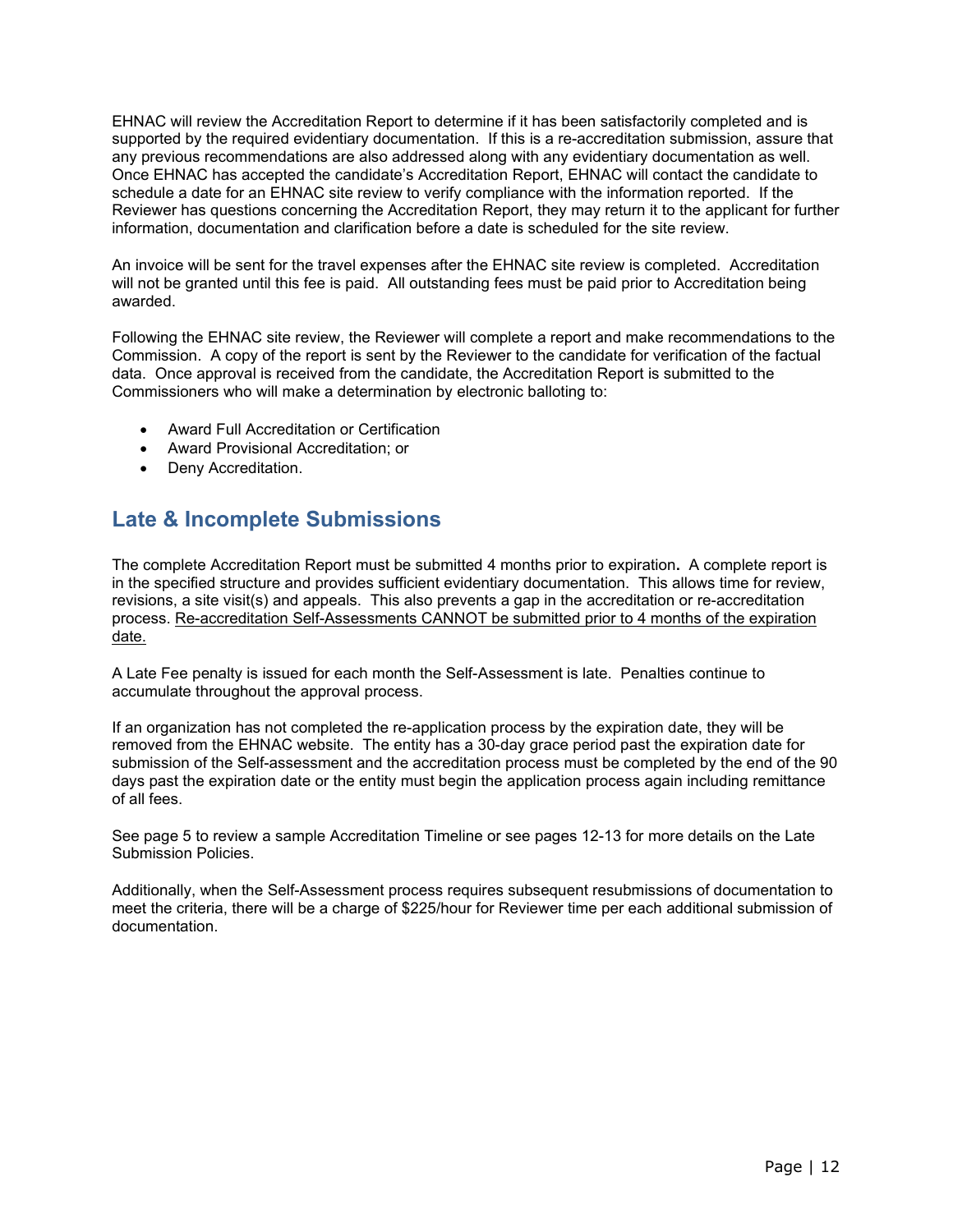Financial penalties are also assessed for late submission of Annual Fees and are listed below.

|                                  | <b>Revenue</b>                         | <b>Late penalty</b>       |
|----------------------------------|----------------------------------------|---------------------------|
| Very small                       | Less than \$3M                         | \$750/month/<br>Program   |
| Small and Outsourced<br>Programs | Greater than \$3M; less than \$8M      | \$1,000/month<br>/Program |
| Medium                           | Greater than \$8M; less than<br>\$20M  | \$1,500/month<br>/Program |
| Med/Large                        | Greater than \$20M; less than<br>\$50M | \$1,500/month<br>/Program |
| Large                            | Greater than \$50M; less than<br>\$75M | \$2,000/month/<br>Program |
| Very large                       | Greater than \$75M                     | \$2,000/month<br>/Program |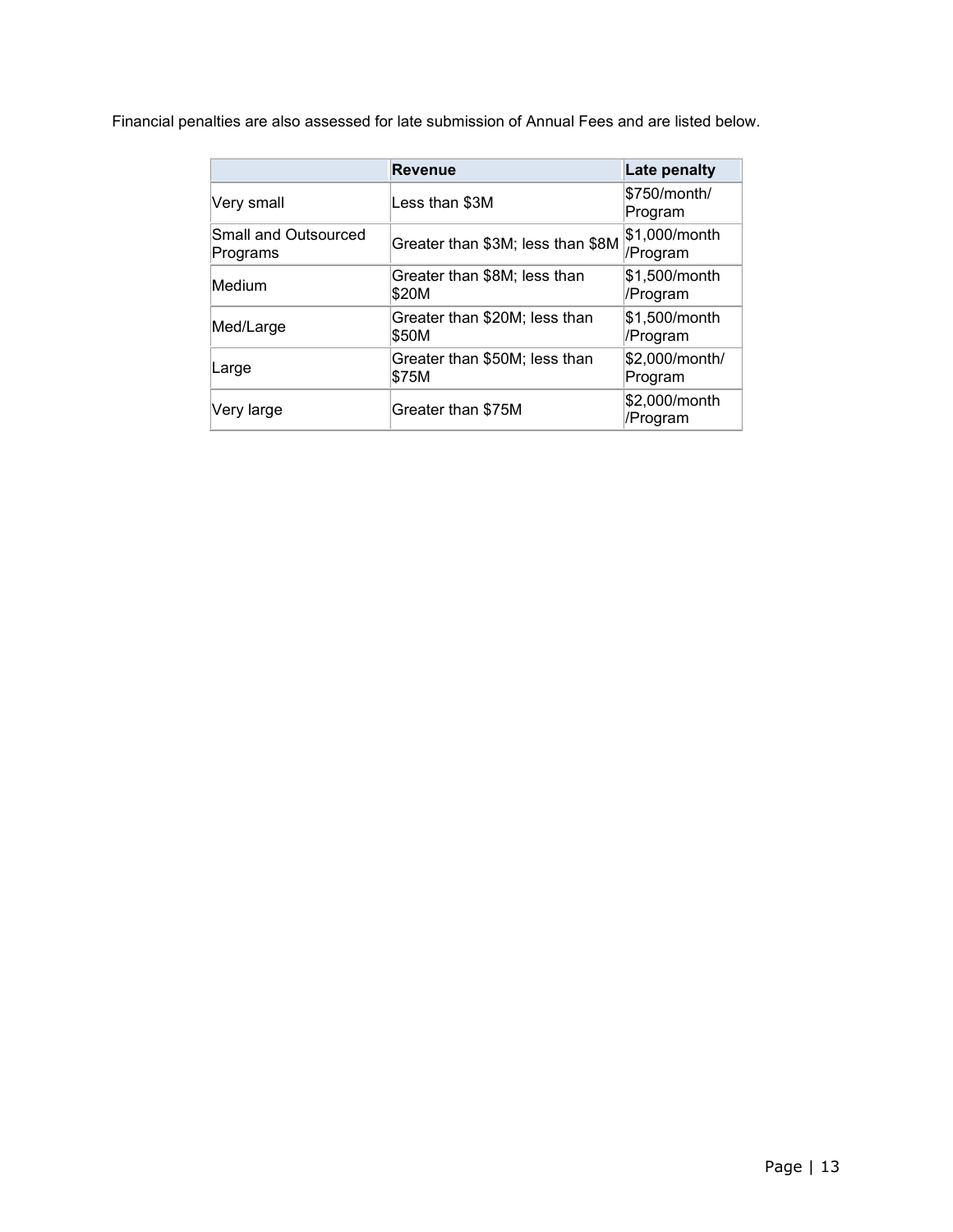# <span id="page-13-0"></span>**Late Submission Policies**

|                | <b>Situation</b>                                                                                                                                                                                       | <b>Policy</b>                                                                                                                                                                                                                                                                                                                                                                                                                                                                                                                                                                                                                                                                         |
|----------------|--------------------------------------------------------------------------------------------------------------------------------------------------------------------------------------------------------|---------------------------------------------------------------------------------------------------------------------------------------------------------------------------------------------------------------------------------------------------------------------------------------------------------------------------------------------------------------------------------------------------------------------------------------------------------------------------------------------------------------------------------------------------------------------------------------------------------------------------------------------------------------------------------------|
| 1              | When an Applicant/ Re-applicant<br>pays the Annual &/or Site Visit Fees<br>and is not approved, withdraws, or<br>does not complete the application<br>process within three (3) months from             | <b>TDRAAP-Basic Certification Program</b><br>If the application is not approved the application fees are returned (less a<br>processing charge of \$200). If the candidate withdraws from or does not<br>complete the application process for the TDRAAP-Basic certification program<br>within three (3) months after receipt of payment, no funds paid as part of the                                                                                                                                                                                                                                                                                                                |
|                | receipt of payment by EHNAC.                                                                                                                                                                           | application process will be refunded to the candidate.<br>If the TDRAAP-Basic certification expires any unused, non-refundable TDRAAP-<br>Basic Annual Fees may be applied toward a subsequent TDRAAP-Basic<br>certification for up to six (6) months from the expiration date. The Application<br>Process must be completed by the last day of the six (6) month period for the<br>payment to be applied to the new certification. Note: An organization must<br>formally notify EHNAC of their intent to re-apply and use the remaining funds<br>toward a new TDRAAP-Basic certification within four (4) months after the<br>expiration date.                                       |
|                |                                                                                                                                                                                                        | <b>EHNAC Full Accreditation/Certification Programs</b><br>When the applicant completes the application process, the applicant is awarded<br>Candidate Status. If the application is not approved the application fees are<br>returned (less a processing charge of \$500).                                                                                                                                                                                                                                                                                                                                                                                                            |
|                |                                                                                                                                                                                                        | If the candidate withdraws from or does not complete the application process for<br>the accreditation program within three (3) months after receipt of payment no<br>funds paid as part of the application process will be refunded to the candidate.                                                                                                                                                                                                                                                                                                                                                                                                                                 |
| $\overline{2}$ | When a first-time accredited<br>organization or organization with an<br>Annual Fee adjustment does not pay<br>the Annual Fee and any applicable<br>fees within one month after they are<br>accredited. | The accredited organization is issued an invoice and is given 30 days to remit<br>payment.<br>If payment is not received within 45 days from the invoice date, the organization<br>is removed from the EHNAC website, and will be reinstated on the website when<br>payment is received. Penalties will be assessed from the due date until the<br>Annual Fee is received. [Not pro-rated] If payment is not received within 120<br>days the organization is no longer accredited and must begin the process over.                                                                                                                                                                    |
| 3              | When an accredited organization<br>does not pay the Annual Fee by the<br>accreditation date.                                                                                                           | An invoice is issued 2 months before payment is due.<br>If the Annual Fee and Late Fee payment are not received within 45 days past<br>the Annual Fee due date the organization is removed from the EHNAC website<br>and will be reinstated on the website when payment is received. Penalties will<br>be assessed from the due date until the Annual Fee and any late fees are<br>received [Not pro-rated]. If the entity has not paid the Annual Fee and the<br>accrued late fees by the end of the 90 days past the Annual Fee due date, they<br>must begin the application process again. All incurred penalties must be paid<br>before a subsequent application can be approved. |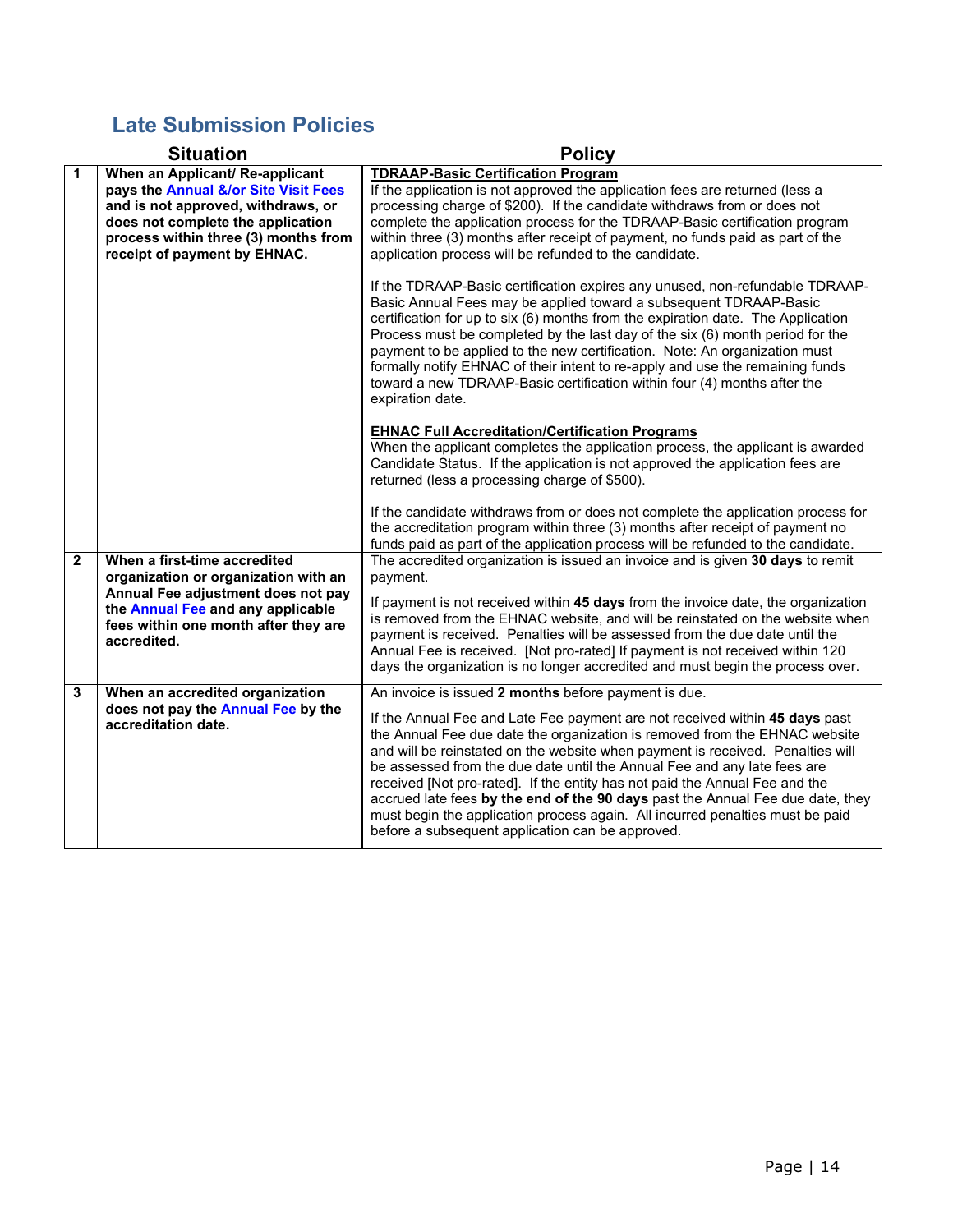| $\overline{\mathbf{4}}$ | When a Self-assessment is NOT<br>submitted by the due date (4 months<br>before expiration date) however it is<br>submitted before the expiration date. | The organization must submit a formal request for an extension and provide<br>reasons for the request. Penalties are issued for each month the Self-<br>assessment is late. Penalties will be assessed until the Self-assessment is<br>submitted.<br>Please note: EHNAC will send a correspondence to the Organization's contact<br>requesting the extension request or status, and if the organization doesn't<br>respond in writing within 7 days to the EHNAC correspondence indicating their<br>intention to proceed with the accreditation process and to submit when the Self-<br>assessment is due, then it will be assumed that the organization no longer<br>intends to maintain their accreditation status and will be removed from the<br>website and they will no longer be accredited.<br>If the Self-assessment is not submitted 1 month before the expiration date the |
|-------------------------|--------------------------------------------------------------------------------------------------------------------------------------------------------|---------------------------------------------------------------------------------------------------------------------------------------------------------------------------------------------------------------------------------------------------------------------------------------------------------------------------------------------------------------------------------------------------------------------------------------------------------------------------------------------------------------------------------------------------------------------------------------------------------------------------------------------------------------------------------------------------------------------------------------------------------------------------------------------------------------------------------------------------------------------------------------|
|                         |                                                                                                                                                        | late fee will start to accrue from the Self-assessment due date and will continue<br>until the date the accreditation is approved.                                                                                                                                                                                                                                                                                                                                                                                                                                                                                                                                                                                                                                                                                                                                                    |
| 5                       | When an accredited organization<br>completes the Application Process<br>after the Expiration Date.                                                     | As of the expiration date the organization is no longer accredited and is removed<br>from the EHNAC website and must begin the application process again. The late<br>fees must be paid from the Self-Assessment due date through the Expiration<br>date.<br>If the application process is completed after the expiration date the applicant                                                                                                                                                                                                                                                                                                                                                                                                                                                                                                                                          |
|                         |                                                                                                                                                        | will have a gap in their accreditation, must reapply again, and upon attaining<br>accreditation will be issued a new base accreditation number.                                                                                                                                                                                                                                                                                                                                                                                                                                                                                                                                                                                                                                                                                                                                       |
| 6                       | When an accredited organization<br>completes the Application Process<br>but has not submitted the Self-                                                | The organization must submit a formal request for an extension and provide<br>rationale for the request. Penalties are issued from the date the Self-assessment<br>was due (4 months prior to expiration) until accredited.                                                                                                                                                                                                                                                                                                                                                                                                                                                                                                                                                                                                                                                           |
|                         | assessment prior to the expiration<br>date.                                                                                                            | The entity has a 30-day grace period past the expiration date for submission of<br>the Self-assessment. The accreditation process must be completed by the end<br>of the 90 days past the expiration date or the entity will be removed from the<br>EHNAC website and must begin the application process again. All incurred<br>penalties must be paid before a subsequent application or accreditation can be<br>approved.                                                                                                                                                                                                                                                                                                                                                                                                                                                           |
| $\overline{7}$          | When an accredited organization<br>completes Self-assessment or the<br>accreditation process after the                                                 | The organization must submit a formal request for an extension and provide<br>rationale for the request. Penalties are issued from the date the Self-assessment<br>was due (4 months prior to expiration) until accredited.                                                                                                                                                                                                                                                                                                                                                                                                                                                                                                                                                                                                                                                           |
|                         | expiration date`.                                                                                                                                      | The entity has a 30-day grace period past the expiration date for submission of<br>the Self-assessment and the accreditation process must be completed by the<br>end of the 90 days past the expiration date or the entity will be removed from<br>the EHNAC website and must begin the application process again. All incurred<br>penalties must be paid before a subsequent application or accreditation can be<br>approved.                                                                                                                                                                                                                                                                                                                                                                                                                                                        |
| 8                       | When an organization completes the<br>accreditation process however they<br>have not received HITRUST<br><b>Certification.</b>                         | When a HITRUST Assessment is conducted by another Assessor organization,<br>HITRUST Certification must be achieved by the accreditation expiration date in<br>order to be accepted as evidence for EHNAC Accreditation. Late fees as<br>described in #6 above.                                                                                                                                                                                                                                                                                                                                                                                                                                                                                                                                                                                                                        |
|                         |                                                                                                                                                        | If HITRUST Certification is not awarded, EHNAC will need all applicable<br>evidence provided within 2 weeks (or specified timeframe) and either a Desk<br>Review or additional Site Visit (and associated fees) will be required, at the<br>discretion of the Reviewer. All incurred penalties must be paid before a<br>subsequent application can be approved.                                                                                                                                                                                                                                                                                                                                                                                                                                                                                                                       |
| 9                       | When the Self-assessment process<br>requires submissions of<br>supplemental documentation and/or<br>additional site visits to meet the<br>Criteria.    | Late penalties remain the same as above. A charge of \$225/hour will be<br>assessed for Reviewer analysis time of additional documentation and evidence.<br>Charges for any additional site visits and Reviewer expenses can also be<br>assessed.                                                                                                                                                                                                                                                                                                                                                                                                                                                                                                                                                                                                                                     |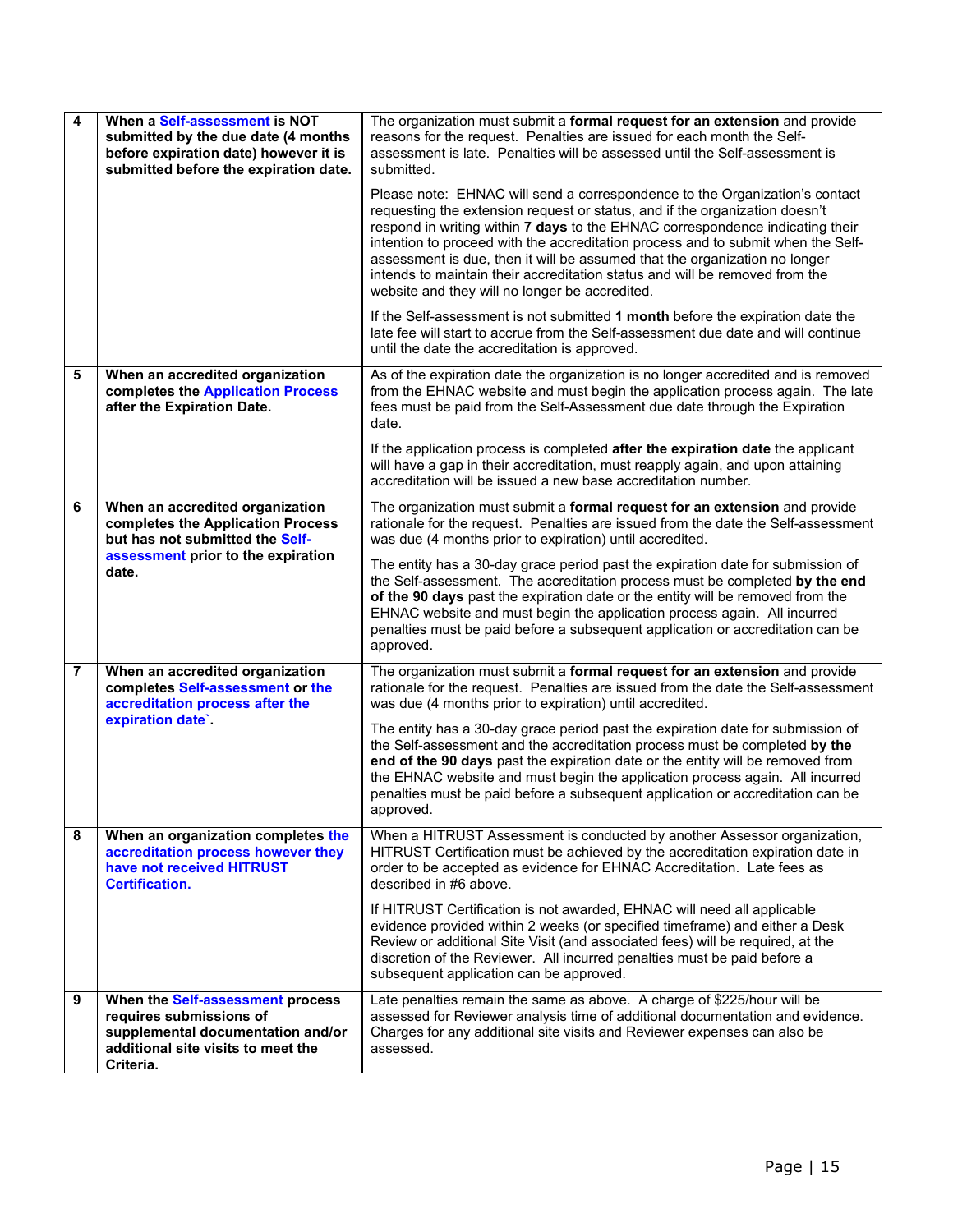| 10 | When an organization is approved in<br>the accreditation ballot process and<br>has not paid fees including Late<br>Fees, Site Visit Expense, etc. | If the organization has not paid all outstanding fees within 60 days of the ballot<br>approval date, they will be removed from the EHNAC website and must begin the<br>accreditation process over again after all existing fees are paid.                                                                                                                                                                                       |
|----|---------------------------------------------------------------------------------------------------------------------------------------------------|---------------------------------------------------------------------------------------------------------------------------------------------------------------------------------------------------------------------------------------------------------------------------------------------------------------------------------------------------------------------------------------------------------------------------------|
| 11 | When an accredited organization<br>requires payment for Site Visit or<br>other fees.                                                              | If payment is not received within 30 days from the invoice date, the organization<br>is removed from the EHNAC website, and will be reinstated on the website when<br>payment is received. Self-assessment late fees will be assessed from the due<br>date until the Fee is received. [Not pro-rated] If payment is not received within<br>90 days the organization is no longer accredited and must begin the process<br>over. |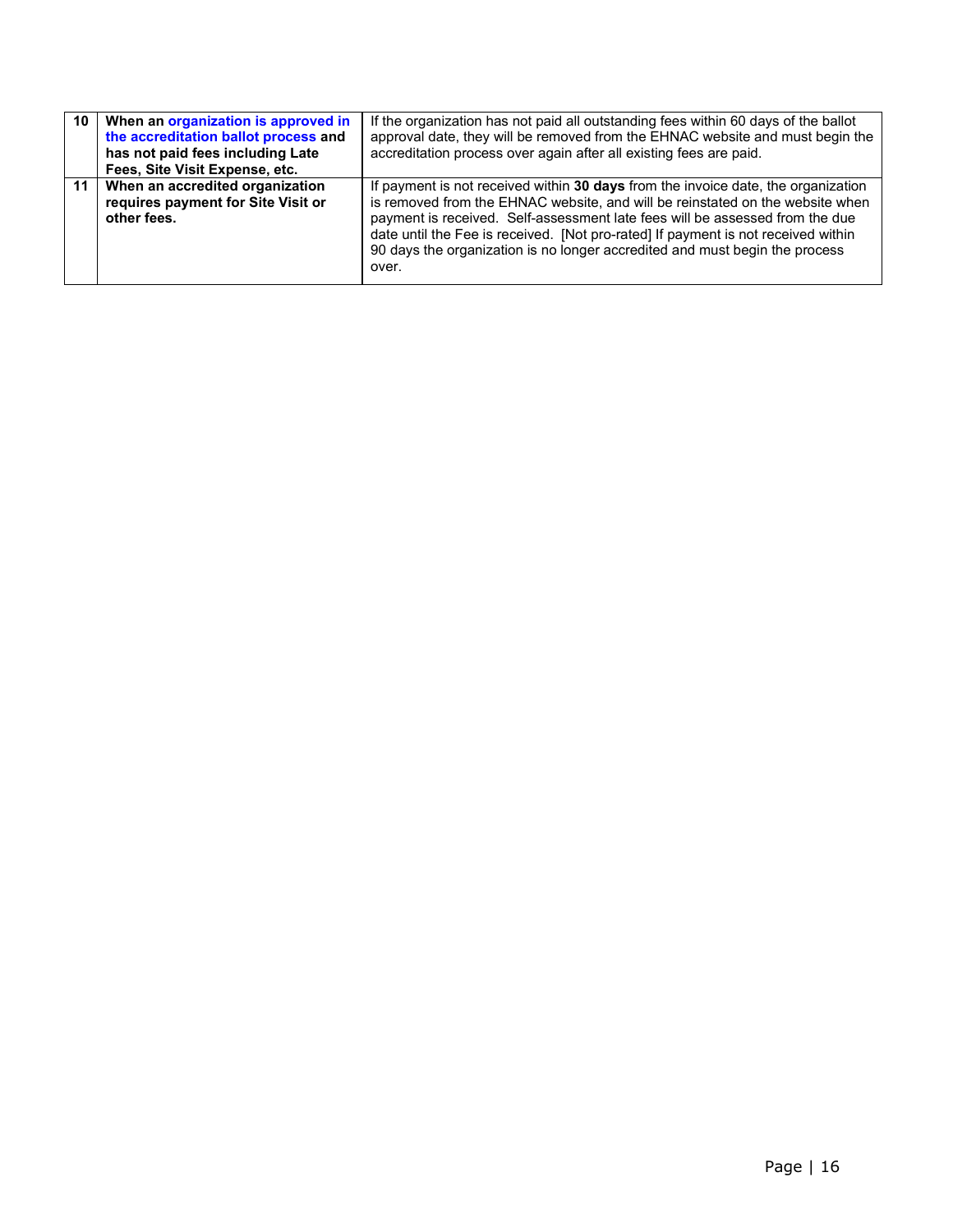## <span id="page-16-0"></span>**Site Visits**

Site visits are made to all accreditation candidates to validate the materials presented in the Accreditation Report, to conduct interviews with various individuals, to review facility security, etc*.* Sites visited include both corporate sites and outsourced sites based on the services provided for the program under review. A minimum of one on-site visit is made, even if the organization is 100% virtual (in which case the review is held at a location in the vicinity of the corporate location). The Reviewer makes a confidential report to the Commission and recommends either: Full Accreditation, Provisional Accreditation or denial of the accreditation. [Reviewers](http://www.ehnac.org/about-leadership/site-reviewers) also advise the organizations regarding best practices to assist them to continually improve their services to the healthcare community that they serve.

#### **Reviewers**

EHNAC Reviewers are selected by the Commission from a group of experienced professionals. Periodic professional development is provided to ensure that sufficient resources and specific areas of expertise are always available. A single Reviewer is generally assigned. However, when the size or diversity of the organization's operations requires it, a team may be assigned. If there is a major concern regarding the Reviewer selected to conduct the site review, please immediately contact EHNAC to discuss the issue and determine if an alternate resource can be assigned.

#### **Site Visit Process**

Reviewers are required to review the candidate's Accreditation Report at least two weeks in advance of the site visit. The Reviewer and the candidate should develop, at least a week before the visit, a site visit schedule including any meetings with individuals or groups, requirements for access to records and an "open" period during which employees may have free access to the Reviewer for questions/follow-up.

Reviewers must restrict their review to activities that are necessary to their role as Reviewers for the Commission. It is important for the Reviewer to avoid involvement in personnel issues or becoming an advocate for any individual or group involved in making internal decisions.

At the conclusion of the site visit, the Reviewer conducts an exit interview with the CEO, or designee, and any others the candidate determines to include. The purpose of the exit interview is to summarize the Reviewer's conclusions about the accuracy of the Accreditation Report and the completeness of the degrees of compliance with the Commission's criteria. The candidate cannot, however, at this time be fully informed of all recommendations to be made by the Reviewer to the Commission.

#### **Accreditation Report**

An Accreditation report is completed by the Reviewer within ten (10) business days of the site visit, or, if follow-up evidentiary documentation is required, within ten (10) business days of receipt of the follow-up information. The draft report is sent to the candidate for correction of factual errors and must be returned to the Reviewer within ten (10) business days of receipt. The Accreditation Report is then presented to the Commission by the Reviewer. The report includes:

- evaluation of the accuracy of the Accreditation Report.
- description of the degree of compliance with each of the Commission's criteria.
- any additional information that bears on the ability of the candidate to maintain creditable levels of service to its clients; and
- recommendations for action either Full or Provisional Accreditation or denial of the application.

If the recommendation is for Provisional Accreditation, the Reviewer specifies those areas that require improvement and recommends a timeframe for achieving a satisfactory level of performance. The Commission will determine whether or not an additional site visit is necessary. If the recommendation is for denial of accreditation, the report specifies the criteria in which the candidate is deficient.

#### **Post Visit Restrictions**

Reviewers cannot use information obtained during the site visit for personal profit and must agree in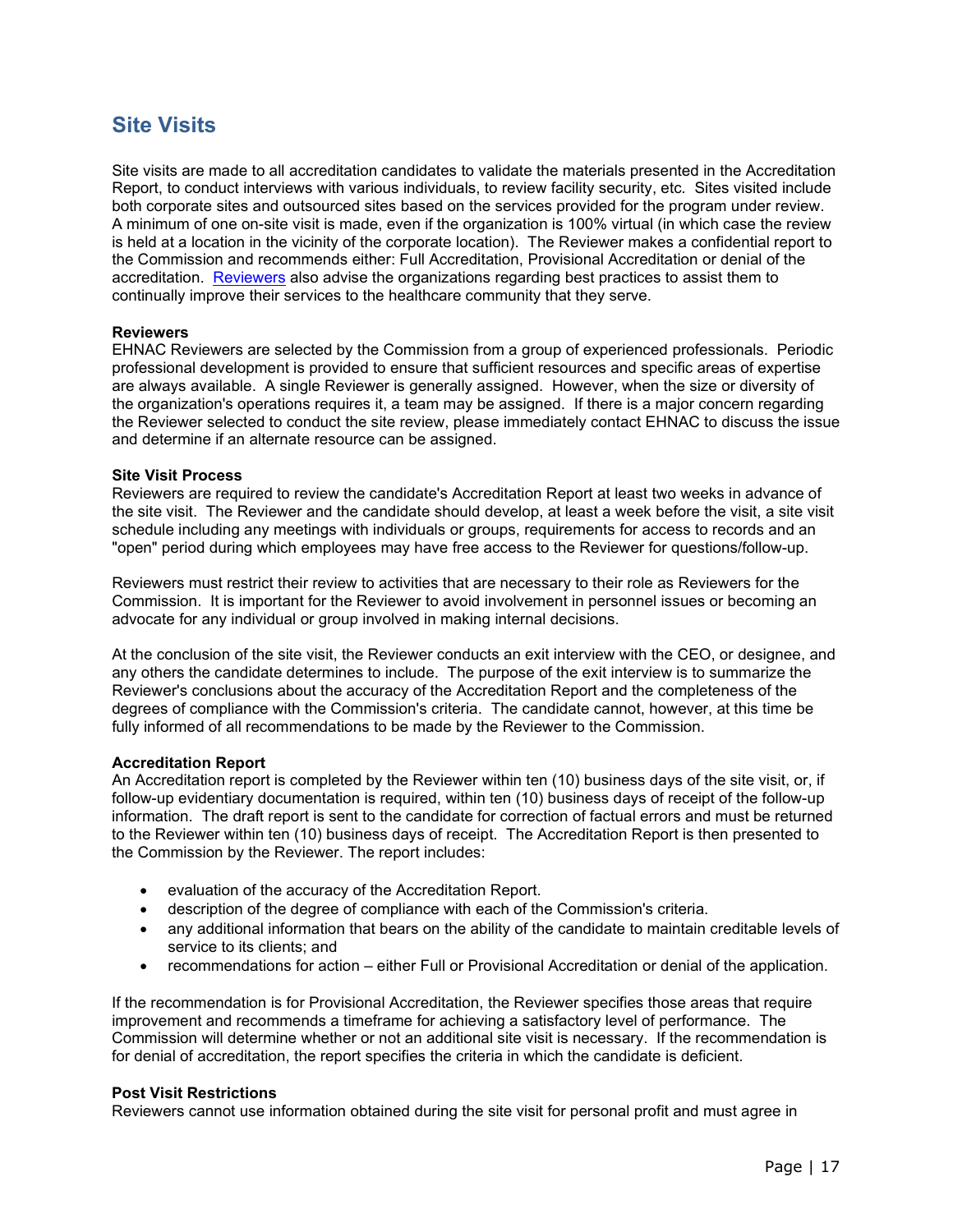writing to refrain, for a period of one year, from accepting payment for personal, business or consulting services from the candidate.